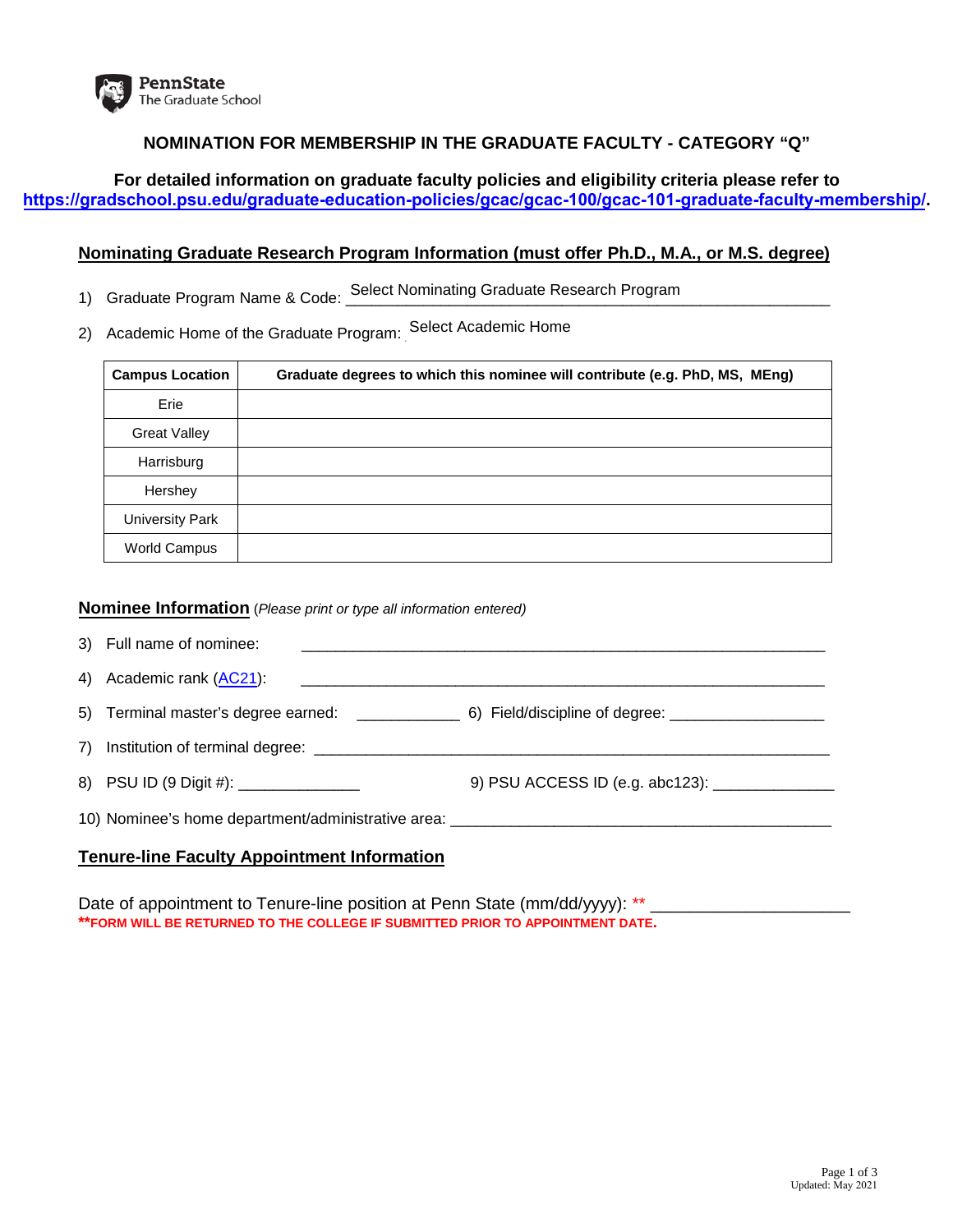

# **NOMINATION FOR MEMBERSHIP IN THE GRADUATE FACULTY - CATEGORY "Q"**

| Graduate Program Head:                                 |                                                                                                                                                             |                                                                                                                                                                                                                                |
|--------------------------------------------------------|-------------------------------------------------------------------------------------------------------------------------------------------------------------|--------------------------------------------------------------------------------------------------------------------------------------------------------------------------------------------------------------------------------|
|                                                        |                                                                                                                                                             | Date: the contract of the contract of the contract of the contract of the contract of the contract of the contract of the contract of the contract of the contract of the contract of the contract of the contract of the cont |
| Name (Print or type)                                   | Signature                                                                                                                                                   |                                                                                                                                                                                                                                |
|                                                        | Nominee's Home Department or Administrative Area (line #10)                                                                                                 |                                                                                                                                                                                                                                |
|                                                        | Nominee's Immediate Supervisor - Department Head or Admin Unit Leader:<br>[Not required if the Graduate Program Head is the nominee's immediate supervisor] |                                                                                                                                                                                                                                |
|                                                        |                                                                                                                                                             | Date: the contract of the contract of the contract of the contract of the contract of the contract of the contract of the contract of the contract of the contract of the contract of the contract of the contract of the cont |
| Name (Print or type)                                   | Signature                                                                                                                                                   |                                                                                                                                                                                                                                |
| <b>Academic Home of the Graduate Program (line #2)</b> |                                                                                                                                                             |                                                                                                                                                                                                                                |
| Dean/Chancellor or designee:                           |                                                                                                                                                             |                                                                                                                                                                                                                                |
| Name (Print or type)                                   | Signature                                                                                                                                                   |                                                                                                                                                                                                                                |
|                                                        |                                                                                                                                                             |                                                                                                                                                                                                                                |
| <b>The Graduate School</b>                             |                                                                                                                                                             |                                                                                                                                                                                                                                |
| Dean of the Graduate School/Dean's designee:           |                                                                                                                                                             |                                                                                                                                                                                                                                |
|                                                        |                                                                                                                                                             |                                                                                                                                                                                                                                |
| Name (Print or type)                                   | Signature                                                                                                                                                   |                                                                                                                                                                                                                                |
|                                                        |                                                                                                                                                             |                                                                                                                                                                                                                                |
| <b>OPTIONAL INFORMATION:</b>                           |                                                                                                                                                             |                                                                                                                                                                                                                                |
|                                                        |                                                                                                                                                             | Name and email address of administrative staff member who should be notified in the event of errors,                                                                                                                           |
|                                                        | omissions, or other notifications related to the processing of this form:                                                                                   |                                                                                                                                                                                                                                |
|                                                        |                                                                                                                                                             |                                                                                                                                                                                                                                |
|                                                        |                                                                                                                                                             |                                                                                                                                                                                                                                |

**Forms and questions should be directed to [graddeansoffice@psu.edu](mailto:L-GRAD-DEANS-OFFICE@lists.psu.edu).**